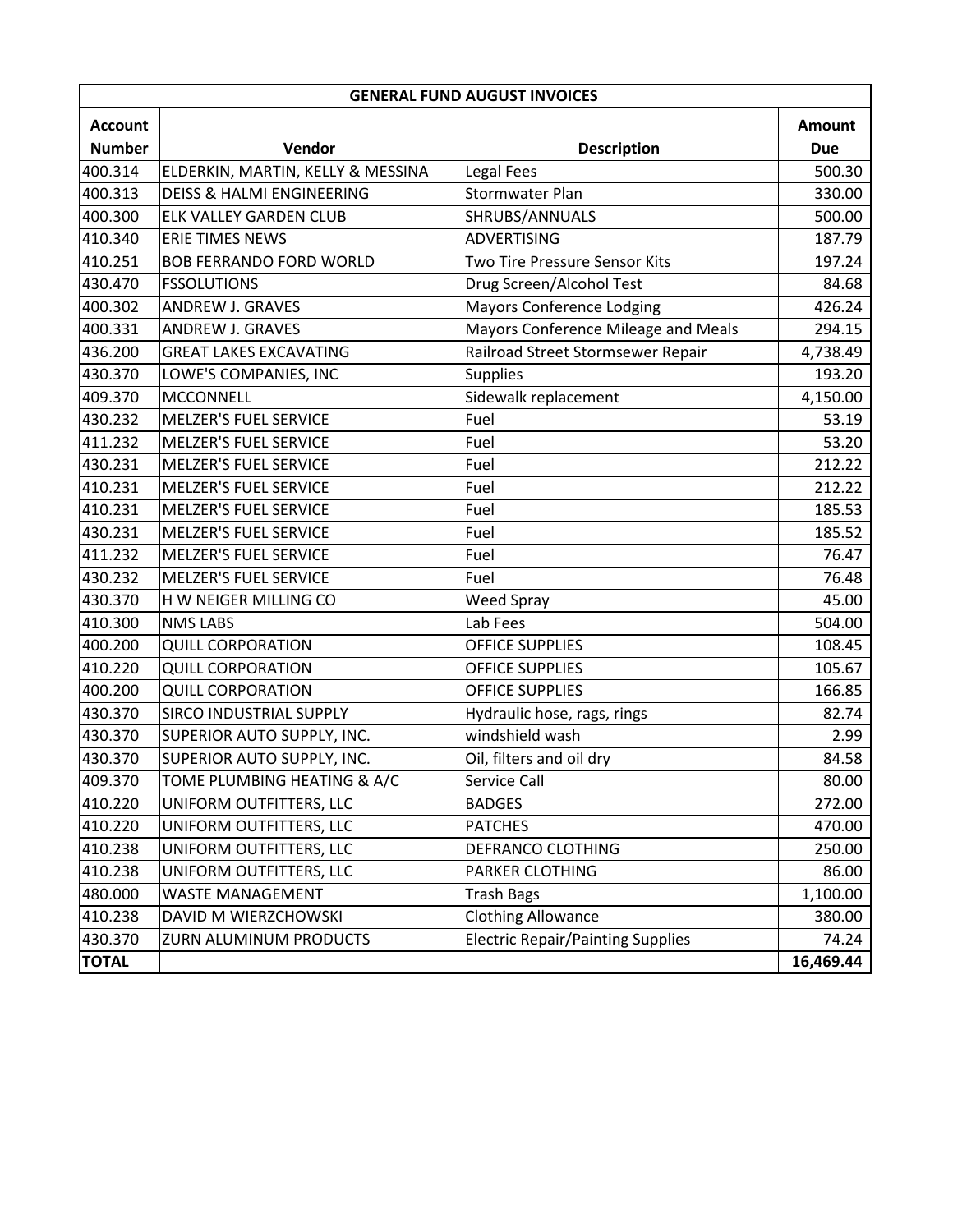| <b>SEWER FUND AUGUST INVOICES</b> |                                      |                         |               |  |  |  |
|-----------------------------------|--------------------------------------|-------------------------|---------------|--|--|--|
| <b>Account</b>                    |                                      |                         | <b>Amount</b> |  |  |  |
| <b>Number</b>                     | Vendor                               | <b>Description</b>      | <b>Due</b>    |  |  |  |
| 429.370                           | <b>BIRD INDUSTRIAL GROUP</b>         | Leeson Washdown Motor   | 521.00        |  |  |  |
| 429.260                           | D & B CUSTOM WIRING, INC.            | <b>Memory Cards</b>     | 431.00        |  |  |  |
| 429.313                           | <b>DEISS &amp; HALMI ENGINEERING</b> | <b>Sewer Connection</b> | 82.50         |  |  |  |
| 429.301                           | <b>ENVIRONMENTAL LAB</b>             | Nitrogen Sample         | 72.95         |  |  |  |
| 429.301                           | <b>ENVIRONMENTAL LAB</b>             | Nitrogen Sample         | 72.95         |  |  |  |
| 429.301                           | <b>ENVIRONMENTAL LAB</b>             | Nitrogen Sample         | 135.90        |  |  |  |
| 429.301                           | <b>ENVIRONMENTAL LAB</b>             | Nitrogen Sample         | 72.95         |  |  |  |
| 429.260                           | <b>FAIRVIEW HARDWARE</b>             | Wheelbarrow             | 159.98        |  |  |  |
| 492.081                           | LAKE CITY MUNICIPAL SEWER AUTHORITY  | UPGRADE 2000            | 3,205.60      |  |  |  |
| 429.370                           | LOWE'S COMPANIES, INC                | <b>Supplies</b>         | 64.50         |  |  |  |
| 429.370                           | LOWE'S COMPANIES, INC                | <b>SUPPLIES</b>         | 87.17         |  |  |  |
| 429.301                           | <b>MCKEAN TOWNSHIP WWTP</b>          | <b>LAB FEES</b>         | 1,000.00      |  |  |  |
| 429.301                           | <b>MCKEAN TOWNSHIP WWTP</b>          | <b>LAB FEES</b>         | 1,000.00      |  |  |  |
| 429.310                           | PENN OHIO WASTE PROCESSING           | 20 yard 12.53 tons      | 945.25        |  |  |  |
| 429.310                           | PENN OHIO WASTE PROCESSING           | 20 yard 12.39 tons      | 939.43        |  |  |  |
| 429.310                           | PENN OHIO WASTE PROCESSING           | 20 yard 13.37 tons      | 980.12        |  |  |  |
| 429.310                           | PENN OHIO WASTE PROCESSING           | 20 yard 12.17 tons      | 930.30        |  |  |  |
| 429.310                           | PENN OHIO WASTE PROCESSING           | 20 yard 12.17 tons      | 930.30        |  |  |  |
| 429.370                           | SIRCO INDUSTRIAL SUPPLY              | <b>RBC BELTS</b>        | 645.84        |  |  |  |
| 429.222                           | UNIVAR USA INC                       | Delpac                  | 6,328.56      |  |  |  |
| 429.225                           | <b>USA BLUE BOOK</b>                 | <b>LAB SUPPLIES</b>     | 835.35        |  |  |  |
| <b>TOTAL</b>                      |                                      |                         | 19,441.65     |  |  |  |